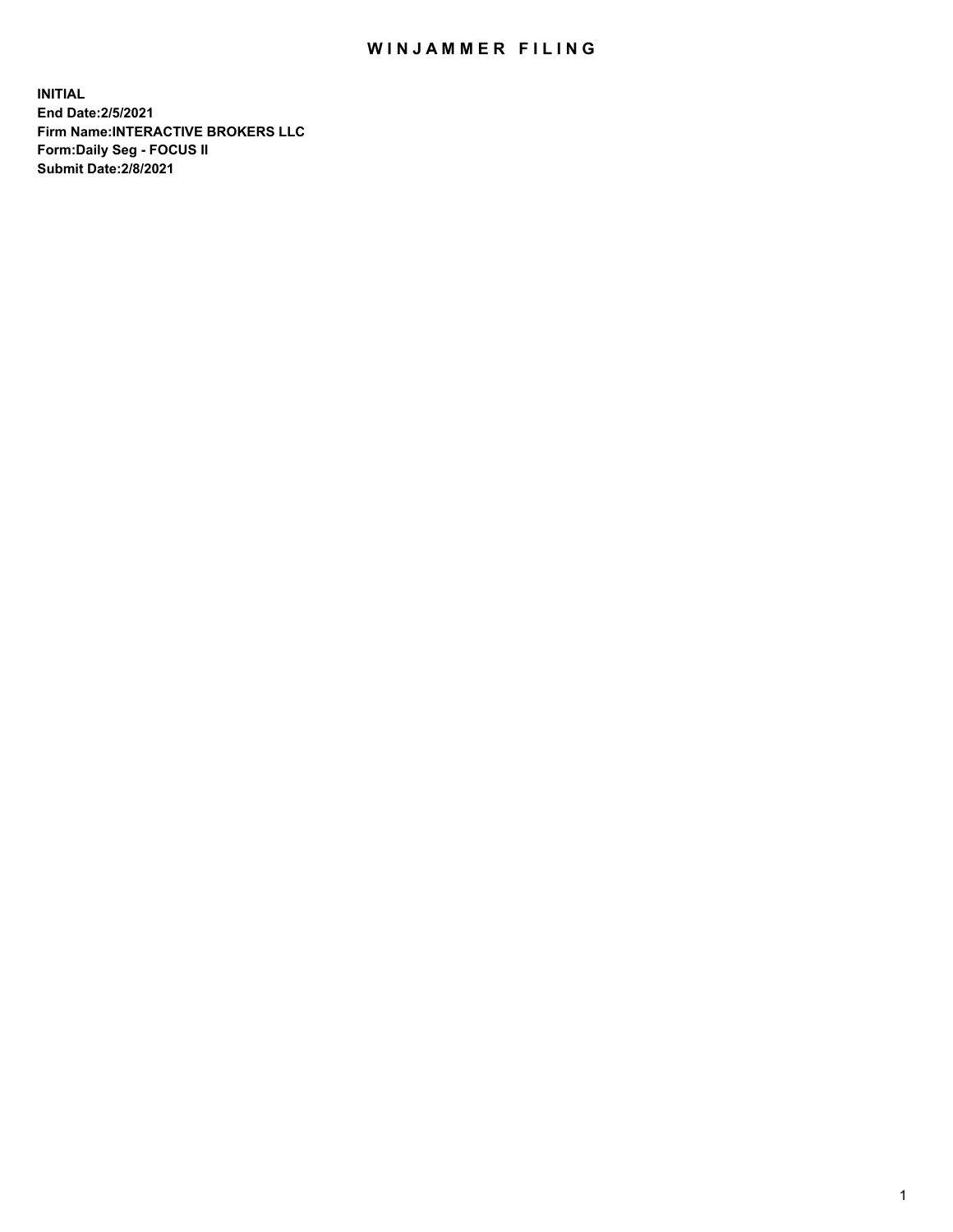**INITIAL End Date:2/5/2021 Firm Name:INTERACTIVE BROKERS LLC Form:Daily Seg - FOCUS II Submit Date:2/8/2021 Daily Segregation - Cover Page**

| Name of Company                                                                                                                                                                                                                                                                                                                | <b>INTERACTIVE BROKERS LLC</b>                                                                  |
|--------------------------------------------------------------------------------------------------------------------------------------------------------------------------------------------------------------------------------------------------------------------------------------------------------------------------------|-------------------------------------------------------------------------------------------------|
| <b>Contact Name</b>                                                                                                                                                                                                                                                                                                            | James Menicucci                                                                                 |
| <b>Contact Phone Number</b>                                                                                                                                                                                                                                                                                                    | 203-618-8085                                                                                    |
| <b>Contact Email Address</b>                                                                                                                                                                                                                                                                                                   | jmenicucci@interactivebrokers.c<br>om                                                           |
| FCM's Customer Segregated Funds Residual Interest Target (choose one):<br>a. Minimum dollar amount: ; or<br>b. Minimum percentage of customer segregated funds required:%; or<br>c. Dollar amount range between: and; or<br>d. Percentage range of customer segregated funds required between:% and%.                          | $\overline{\mathbf{0}}$<br>$\overline{\mathbf{0}}$<br>155,000,000 245,000,000<br>0 <sub>0</sub> |
| FCM's Customer Secured Amount Funds Residual Interest Target (choose one):<br>a. Minimum dollar amount: ; or<br>b. Minimum percentage of customer secured funds required:% ; or<br>c. Dollar amount range between: and; or<br>d. Percentage range of customer secured funds required between:% and%.                           | $\frac{0}{0}$<br>80,000,000 120,000,000<br>0 <sub>0</sub>                                       |
| FCM's Cleared Swaps Customer Collateral Residual Interest Target (choose one):<br>a. Minimum dollar amount: ; or<br>b. Minimum percentage of cleared swaps customer collateral required:% ; or<br>c. Dollar amount range between: and; or<br>d. Percentage range of cleared swaps customer collateral required between:% and%. | $\frac{0}{0}$<br>0 <sub>0</sub><br>0 <sub>0</sub>                                               |

Attach supporting documents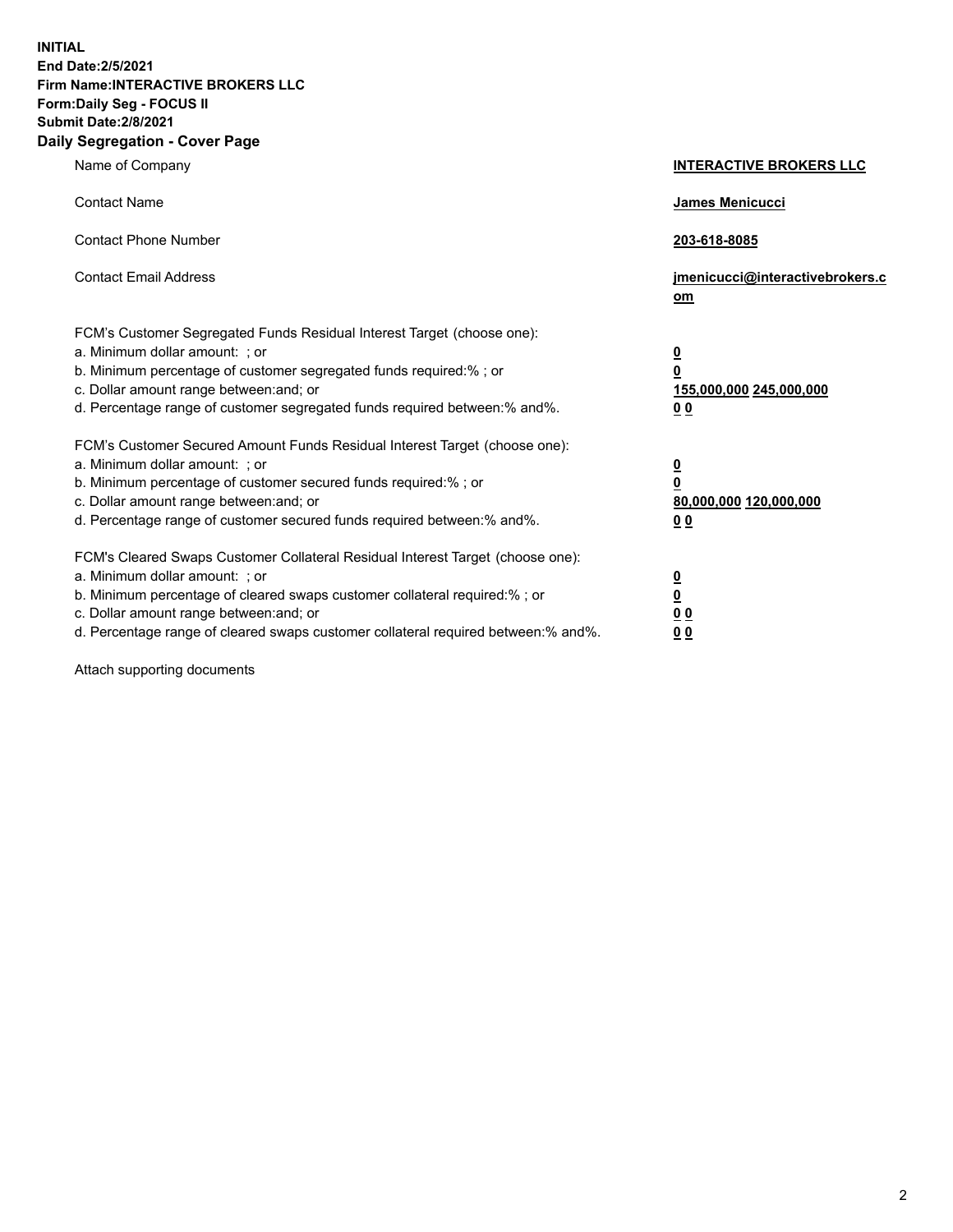## **INITIAL End Date:2/5/2021 Firm Name:INTERACTIVE BROKERS LLC Form:Daily Seg - FOCUS II Submit Date:2/8/2021 Daily Segregation - Secured Amounts**

|     | Pany Ocgregation - Oceanca Anioanic                                                         |                                         |
|-----|---------------------------------------------------------------------------------------------|-----------------------------------------|
|     | Foreign Futures and Foreign Options Secured Amounts                                         |                                         |
|     | Amount required to be set aside pursuant to law, rule or regulation of a foreign            | $0$ [7305]                              |
|     | government or a rule of a self-regulatory organization authorized thereunder                |                                         |
| 1.  | Net ledger balance - Foreign Futures and Foreign Option Trading - All Customers             |                                         |
|     | A. Cash                                                                                     | 484,745,420 [7315]                      |
|     | B. Securities (at market)                                                                   | $0$ [7317]                              |
| 2.  | Net unrealized profit (loss) in open futures contracts traded on a foreign board of trade   | 5,770,200 [7325]                        |
| 3.  | Exchange traded options                                                                     |                                         |
|     | a. Market value of open option contracts purchased on a foreign board of trade              | 101,380 [7335]                          |
|     | b. Market value of open contracts granted (sold) on a foreign board of trade                | $-8,588$ [7337]                         |
| 4.  | Net equity (deficit) (add lines 1. 2. and 3.)                                               | 490,608,412 [7345]                      |
| 5.  | Account liquidating to a deficit and account with a debit balances - gross amount           | 27,331 [7351]                           |
|     | Less: amount offset by customer owned securities                                            | 0 [7352] 27,331 [7354]                  |
| 6.  | Amount required to be set aside as the secured amount - Net Liquidating Equity              | 490,635,743 [7355]                      |
|     | Method (add lines 4 and 5)                                                                  |                                         |
| 7.  | Greater of amount required to be set aside pursuant to foreign jurisdiction (above) or line | 490,635,743 [7360]                      |
|     | 6.                                                                                          |                                         |
|     | FUNDS DEPOSITED IN SEPARATE REGULATION 30.7 ACCOUNTS                                        |                                         |
| 1.  | Cash in banks                                                                               |                                         |
|     | A. Banks located in the United States                                                       | 90,052,882 [7500]                       |
|     | B. Other banks qualified under Regulation 30.7                                              | 0 [7520] <b>90,052,882</b> [7530]       |
| 2.  | Securities                                                                                  |                                         |
|     | A. In safekeeping with banks located in the United States                                   | 374,998,000 [7540]                      |
|     | B. In safekeeping with other banks qualified under Regulation 30.7                          | 0 [7560] 374,998,000 [7570]             |
| 3.  | Equities with registered futures commission merchants                                       |                                         |
|     | A. Cash                                                                                     | $0$ [7580]                              |
|     | <b>B.</b> Securities                                                                        | $0$ [7590]                              |
|     | C. Unrealized gain (loss) on open futures contracts                                         | $0$ [7600]                              |
|     | D. Value of long option contracts                                                           | $0$ [7610]                              |
|     | E. Value of short option contracts                                                          | 0 [7615] 0 [7620]                       |
| 4.  | Amounts held by clearing organizations of foreign boards of trade                           |                                         |
|     | A. Cash                                                                                     | $Q$ [7640]                              |
|     | <b>B.</b> Securities                                                                        | $0$ [7650]                              |
|     | C. Amount due to (from) clearing organization - daily variation                             | $0$ [7660]                              |
|     | D. Value of long option contracts                                                           | $0$ [7670]                              |
|     | E. Value of short option contracts                                                          | 0 [7675] 0 [7680]                       |
| 5.  | Amounts held by members of foreign boards of trade                                          |                                         |
|     | A. Cash                                                                                     | 151,873,125 [7700]                      |
|     | <b>B.</b> Securities                                                                        | $0$ [7710]                              |
|     | C. Unrealized gain (loss) on open futures contracts                                         | -3,566,991 [7720]                       |
|     | D. Value of long option contracts                                                           | 101,380 [7730]                          |
|     | E. Value of short option contracts                                                          | <u>-8,588</u> [7735] 148,398,926 [7740] |
| 6.  | Amounts with other depositories designated by a foreign board of trade                      | 0 [7760]                                |
| 7.  | Segregated funds on hand                                                                    | $0$ [7765]                              |
| 8.  | Total funds in separate section 30.7 accounts                                               | 613,449,808 [7770]                      |
| 9.  | Excess (deficiency) Set Aside for Secured Amount (subtract line 7 Secured Statement         | 122,814,065 [7380]                      |
| 10. | Page 1 from Line 8)                                                                         |                                         |
| 11. | Management Target Amount for Excess funds in separate section 30.7 accounts                 | 80,000,000 [7780]                       |
|     | Excess (deficiency) funds in separate 30.7 accounts over (under) Management Target          | 42,814,065 [7785]                       |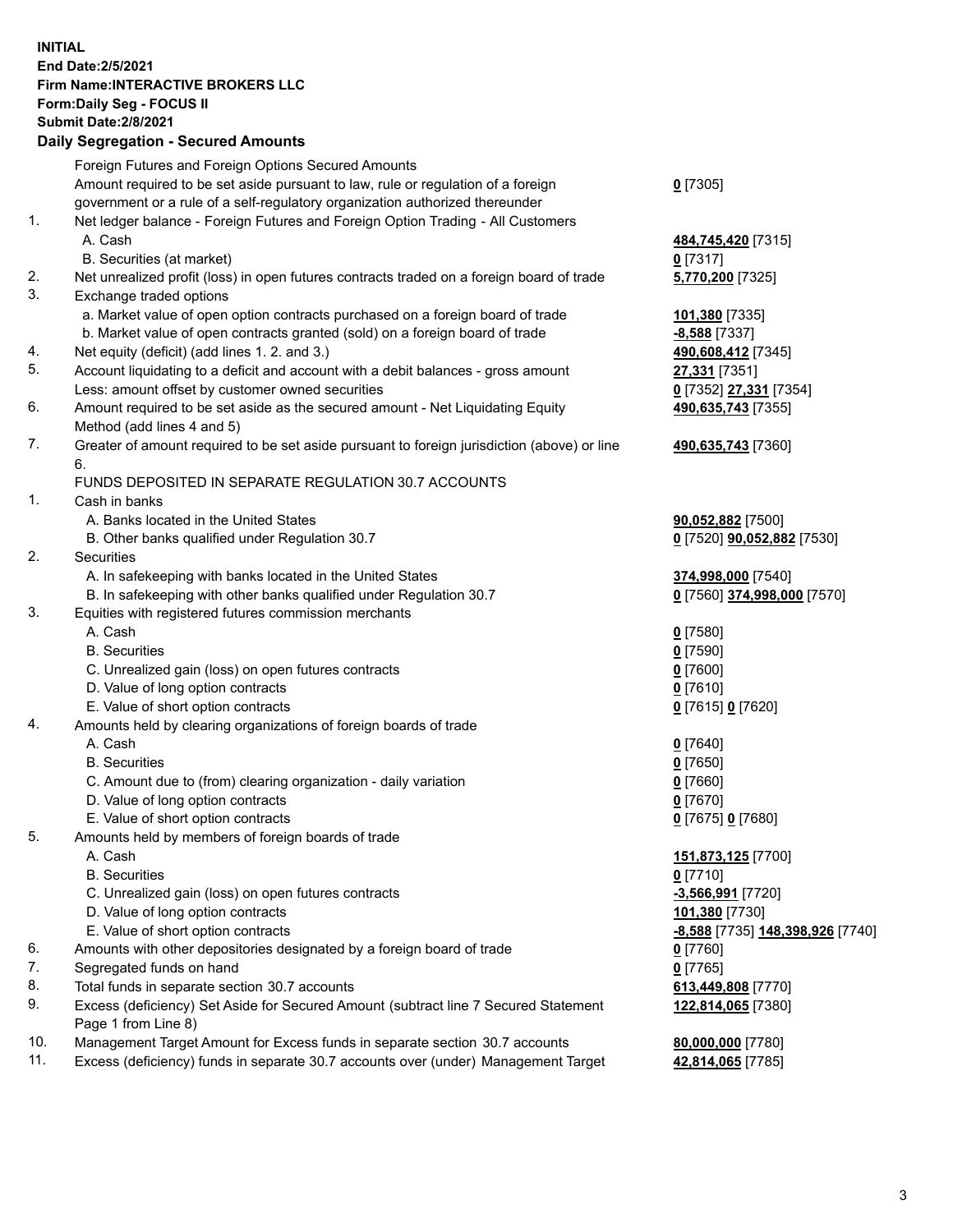**INITIAL End Date:2/5/2021 Firm Name:INTERACTIVE BROKERS LLC Form:Daily Seg - FOCUS II Submit Date:2/8/2021 Daily Segregation - Segregation Statement** SEGREGATION REQUIREMENTS(Section 4d(2) of the CEAct) 1. Net ledger balance A. Cash **5,639,310,171** [7010] B. Securities (at market) **0** [7020] 2. Net unrealized profit (loss) in open futures contracts traded on a contract market **230,417,294** [7030] 3. Exchange traded options A. Add market value of open option contracts purchased on a contract market **287,820,618** [7032] B. Deduct market value of open option contracts granted (sold) on a contract market **-270,062,599** [7033] 4. Net equity (deficit) (add lines 1, 2 and 3) **5,887,485,484** [7040] 5. Accounts liquidating to a deficit and accounts with debit balances - gross amount **3,191,197** [7045] Less: amount offset by customer securities **0** [7047] **3,191,197** [7050] 6. Amount required to be segregated (add lines 4 and 5) **5,890,676,681** [7060] FUNDS IN SEGREGATED ACCOUNTS 7. Deposited in segregated funds bank accounts A. Cash **1,822,587,292** [7070] B. Securities representing investments of customers' funds (at market) **2,054,475,740** [7080] C. Securities held for particular customers or option customers in lieu of cash (at market) **0** [7090] 8. Margins on deposit with derivatives clearing organizations of contract markets A. Cash **504,141,377** [7100] B. Securities representing investments of customers' funds (at market) **1,709,165,057** [7110] C. Securities held for particular customers or option customers in lieu of cash (at market) **0** [7120] 9. Net settlement from (to) derivatives clearing organizations of contract markets **-4,632,368** [7130] 10. Exchange traded options A. Value of open long option contracts **287,614,037** [7132] B. Value of open short option contracts **-269,900,128** [7133] 11. Net equities with other FCMs A. Net liquidating equity **0** [7140] B. Securities representing investments of customers' funds (at market) **0** [7160] C. Securities held for particular customers or option customers in lieu of cash (at market) **0** [7170] 12. Segregated funds on hand **0** [7150] 13. Total amount in segregation (add lines 7 through 12) **6,103,451,007** [7180] 14. Excess (deficiency) funds in segregation (subtract line 6 from line 13) **212,774,326** [7190] 15. Management Target Amount for Excess funds in segregation **155,000,000** [7194] 16. Excess (deficiency) funds in segregation over (under) Management Target Amount **57,774,326** [7198]

Excess